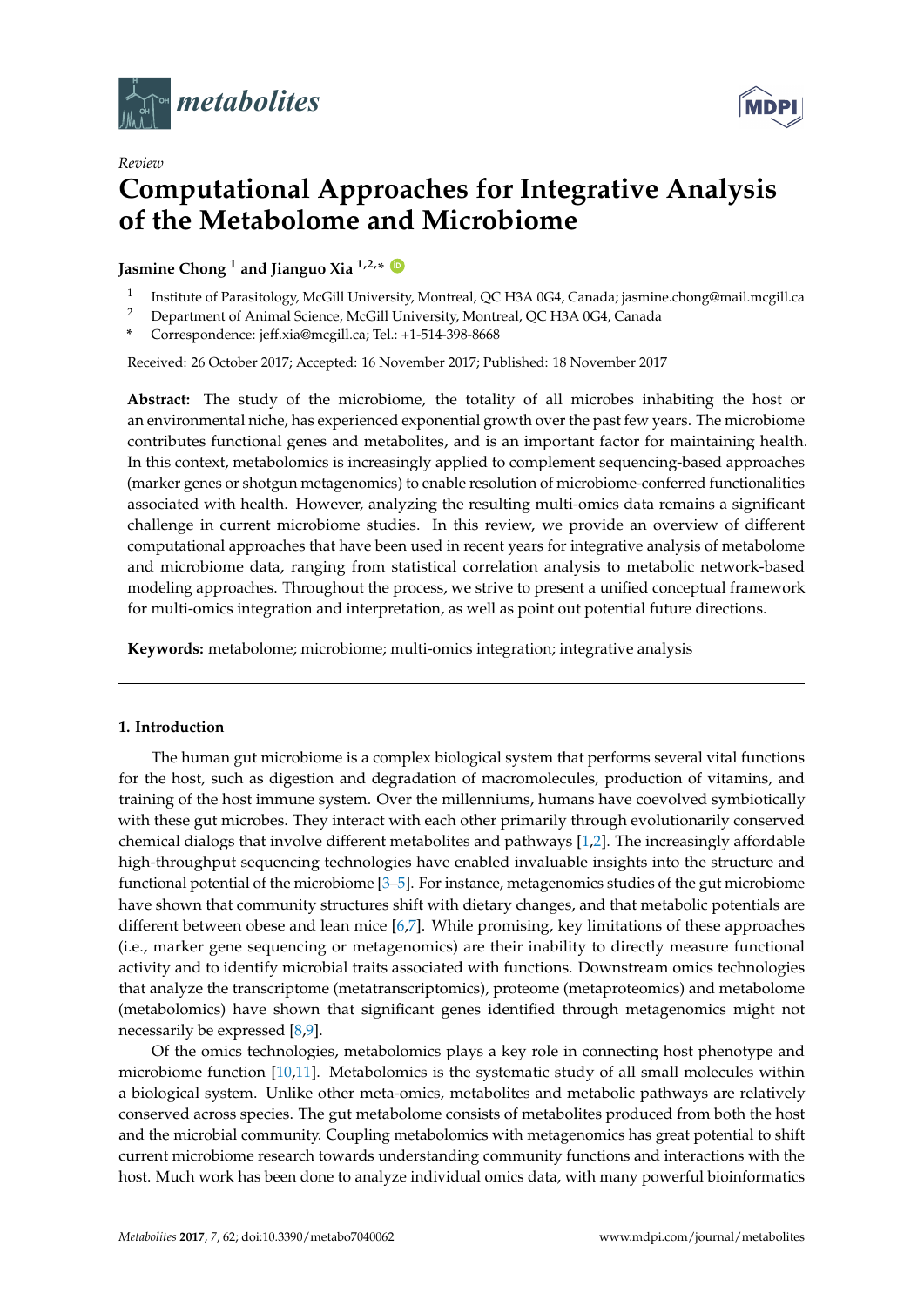tools developed over the past decade to enable metabolome and microbiome profiling [12-[17\]](#page-7-1). In comparison, analyzing multi-omics data is still in its infancy, usually requiring development and application of advanced statistical algorithms to leverage multiple heterogeneous yet interconnected data matrices. In this review, we focus specifically on recent progress and applications of different computational strategies for integration of metabolomics in the context of microbiome studies.

## **2. Metabolomics Data Integration in the Microbiome 2. Metabolomics Data Integration in the Microbiome**

Multi-omics data consists of two or more matrices that share the same sample IDs but contain different biological variables such as genes, metabolites, or operational taxonomic units (OTUs). Based on whether they take into consideration prior knowledge, these methods range from Based on whether they take into consideration prior knowledge, these methods range from predominantly statistics-based to knowledge-driven integrations (Figure 1). Statistical integration predominantly statistics-based to knowledge-driven integrations (Figure [1](#page-1-0)). Statistical integration employs univariate or multivariate analysis to understand correlations between biological variables in employs univariate or multivariate analysis to understand correlations between biological variables in different omics layers, while knowledge-based approaches aim to understand potential mechanistic different omics layers, while knowledge-based approaches aim to understand potential mechanistic links by projecting the significant biological variables identified from individual omics layers into an existing knowledge base, often represented as interaction networks (such as metabolic networks). More recent developments aim to directly incorporate prior knowledge into statistical models to More recent developments aim to directly incorporate prior knowledge into statistical models to improve both statistical power and interpretability of the results. improve both statistical power and interpretability of the results.

<span id="page-1-0"></span>

Figure 1. A graphical summary of the major types of computational approaches for integrative of multi-omics data. These methods range from purely statistical approaches (**top**) to primarily analysis of multi-omics data. These methods range from purely statistical approaches (**top**) to primarily<br>knowledge-driven approaches (**bottom**). Integrating these two approaches may offer great potential for future development in the field. for future development in the field.

#### *2.1. Univariate Correlation-Based Approaches 2.1. Univariate Correlation-Based Approaches*

The simplest approaches for omics integration are univariate correlation analysis to determine if there The simplest approaches for omics integration are univariate correlation analysis to determine if there<br>are strong linear relationships (Pearson's correlation) or monotonic relationships (Spearman's correlation) between individual metabolites (metabolome) and genes or taxa (microbiome). For instance, Theriot et al. performed Spearman correlation analysis between the mouse gut microbiome and metabolome to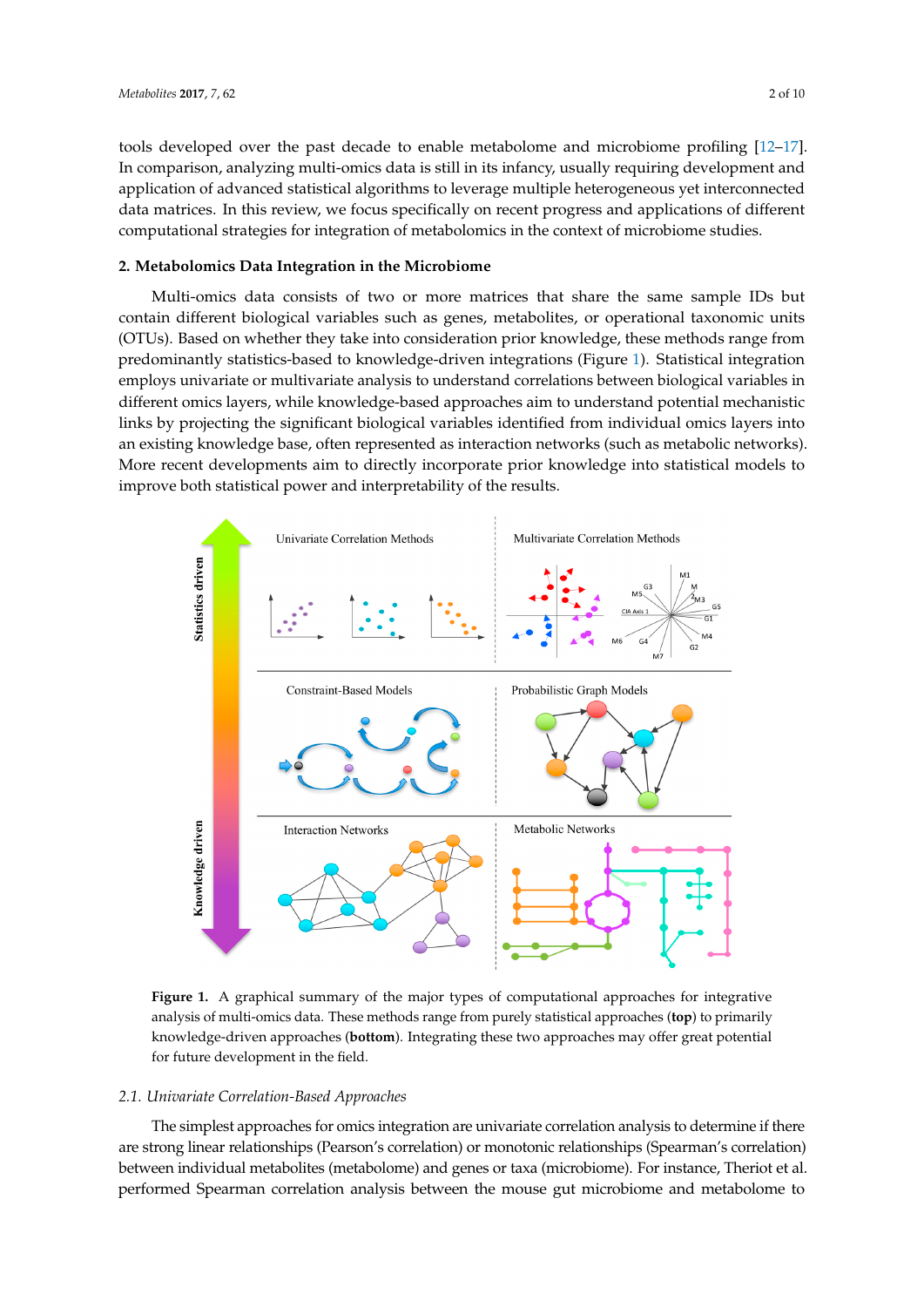identify relationships between metabolite–OTU pairs [\[18\]](#page-7-2). Further unsupervised clustering analysis of these correlations revealed that these metabolite–OTU pairs tend to group together according to different environmental states [\[18\]](#page-7-2). In a multi-omics study of the goat rumen microbiome, Mao et al. applied univariate correlation methods to create a Pearson's correlation matrix between genera and metabolites [\[19\]](#page-7-3). The authors identified a clear correlation between altered community structure of the rumen microbiome and changes in metabolite profiles with increasing carbohydrate intake [\[19\]](#page-7-3).

While performing univariate correlations is relatively straightforward, these methods suffer from a high rate of false positives, requiring researchers to control the type I error rate by performing multiple testing corrections. Also, while associations between metabolites and the microbiome can be extrapolated, these associations often lack context for interpretation in terms of biological plausibility and mechanistic insight. Univariate correlation-based approaches are often used together with other knowledge-based approaches to aid in data interpretation.

#### *2.2. Multivariate Correlation-Based Approaches*

Although significantly more complex than univariate methods, multivariate approaches can simultaneously consider interactions between and within data matrices. Due to the high-dimensional nature of omics data, dimension-reduction methods have become the predominate methods to perform statistical integration. For the remainder of this section, consider two data matrixes,  $X$  ( $n \times p$ ) and Y (*n* × *q*), where *n* represent the same individuals or samples, and *p* and *q* represent different sets of omics variables.

Dimension-reduction techniques aim to reduce large number of variables into a handful of new components or principal variables, with minimal loss of information. Multivariate methods for omics integration are usually extensions of commonly used dimension reduction techniques, including principal component analysis (PCA) and partial least squares (PLS). PCA is a data-reduction technique that identifies linear combinations of variables that maximizes the variance within one data matrix (X). PLS is a supervised method aiming to maximize the covariance between extracted components of X and Y. Conventional PLS requires users to define X and Y as response or predictive variables, and does not consider inherent systematic variation that may exist within each dataset that does not correspond with the outcome [\[20\]](#page-7-4). An extension of PLS, two-way orthogonal PLS (O2–PLS), disregards matrix assignment and treats  $X$  and  $Y$  as equals. The O2–PLS separates the variation in each dataset into three blocks, joint, unique and residual, and is then able to identify significantly predictive features of the joint variation [\[20–](#page-7-4)[22\]](#page-7-5). For instance, El-Aidy et al. used O2–PLS for pair-wise integration of metabolomic, transcriptomic and metagenomic data of germ-free mice undergoing colonization of normal mice gut-microbiota [\[23\]](#page-7-6). The authors identified strong correlations between early microbial colonizers and variations in urine metabolites, as well as correlations between colonic tissue metabolites and the upregulation of genes involved in *O*- and *N*-glycan biosynthesis and degradation [\[23\]](#page-7-6).

Canonical correlation analysis (CCA) [\[24\]](#page-7-7) and co-inertia analysis (CIA) [\[25\]](#page-7-8) are two other multivariate correlation methods often employed for omics integration. CCA is a feature-extraction method that identifies the best linear combination of X and Y that maximizes the correlation between components. To perform CCA, variables within the data set should be linearly independent, and the number of samples should not be less than the number of variables. Both assumptions are usually not met in omics data. To address this limitation, sparse variations of CCA have been developed including sparse CCA (sCCA) [\[26\]](#page-7-9), kernel CCA [\[27\]](#page-7-10) and a regularized version of CCA (RCCA) [\[28\]](#page-7-11). Kostic et al. used a sparse version of CCA to integrate the gut microbiome and the gut metabolome of infants predisposed to type 1 diabetes (T1D) [\[29\]](#page-7-12). The authors identified a canonical variable that consisted of increased *Ruminococcus* and decreased *Veillonella* abundances that correlated significantly with increased Sphingomyelin and decreased lithocholic acid levels [\[29\]](#page-7-12). The authors suggested that these T1D-associated bacteria promote a pro-inflammatory microbiome through such metabolites that permits the pathogenesis of T1D [\[29\]](#page-7-12).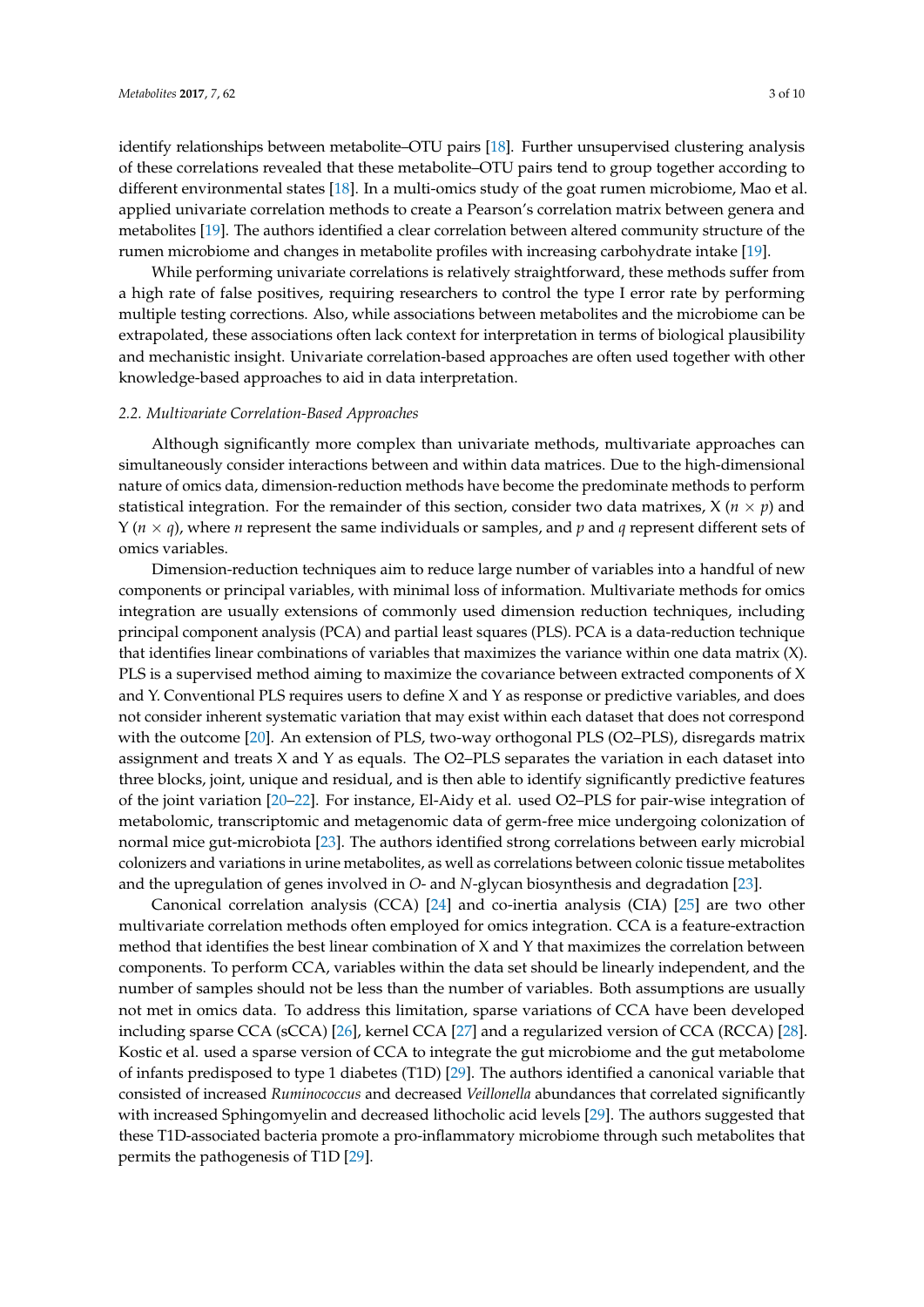Co-inertia analysis (CIA) [\[25\]](#page-7-8) was initially used in ecological studies and has since been used for omics integration. It describes the co-structure between two datasets by maximizing the covariance between components. CIA first performs a data-reduction technique such as PCA or correspondence analysis on X and Y separately, and then constrains the resulting components so that the squared covariances between X and Y are maximized. In a simpler sense, CIA can be considered as a PCA of the joint covariances of X and Y [\[30\]](#page-7-13). Hill et al. used CIA to examine the relationship between urinary metabolites and metagenomic data from the gut microbiome in pre-term and full-term infants [\[31\]](#page-7-14). The study identified significant covariance between the metabolomic and metagenomic data, with distinct separation between the pre-term infants from the full-term infants [\[31\]](#page-7-14). Liu et al. also used CIA to evaluate the covariance between the metabolites and genes of obese and lean humans [\[32\]](#page-7-15). The covariance between the genes and metabolites showed clear separation patterns between these two groups, and microbes differentially enriched were associated with tyrosine, phenylalanine, glutamate and branched-chain amino acids [\[32\]](#page-7-15).

Procrustes analysis (PA) is a statistical technique that utilizes data-reduction methods such as PCA and CCA for visual integration of omics data [\[33\]](#page-7-16). PA is a fast and simple visualization technique that superimposes the principal components of two datasets at the low-dimensional space and allows researchers to quickly examine the congruency of their multi-omics datasets. For example, McHardy et al. [\[34\]](#page-8-0) performed PA between metabolome and microbiome data to determine the strength of the inter-omics relationship, and showed that the microbiome and metabolome were more similar in the cecum compared to the sigmoid. To investigate the roles of fermented food exposure in humans [\[35\]](#page-8-1), Quinn et al. also applied PA on 16S rRNA microbiome data and metabolomics data to gain an integrated look at the relationship between the microbiome and metabolome. PA on its own is not sufficient to draw strong conclusions, but can be complimented with other multivariate methods such as CCA [\[35\]](#page-8-1).

The aforementioned multivariate methods, much like univariate methods, are biologically naïve, often resulting in biologically improbable solutions. For instance, changes to the different molecular layers of the microbiome often do not occur simultaneously, and integration of prior knowledge to account for such time-scale differences could help remedy this issue. For instance, Garali et al. [\[36\]](#page-8-2) recently introduced the regularized generalized CCA (RGCCA) and its sparse counterpart (SRGCCA) as a multi-block approach for integrative exploratory analysis of multi-omics data. Through the use of a design matrix, shrinkage parameter and scheme function, SRGCCA/RGCCA encompasses several known omics integration techniques such as PCA, PLS, CCA and their own extensions as special cases. Importantly, this method allows for the incorporation of prior knowledge through the design matrix, which takes into account block connections [\[36\]](#page-8-2).

## **3. Knowledge-Based Approaches for Omics Integration**

This approach leverages our existing knowledge framework about relationships between metabolites, species and/or genes to integrate different omics data. This information can be collected from public databases, through literature mining or by computational predictions. Our knowledge about the communications between microbial species and their interactions with their host can be intuitively represented as networks in which metabolites/microbes/genes are presented as nodes and their known/predicted interactions as edges. Such network representation allows for both intuitive visual exploration and topological analysis to identify important links or key actors within the microbial community. One commonly used measure is node degree, which measures the number of connections between a node and its surrounding nodes. Highly connected nodes (also known as hubs) tend to have greater influence upon the network [\[37\]](#page-8-3). Another useful measure is modularity, which is defined as a group of nodes that are more densely connected with each other as compared to nodes outside of that group. These nodes are considered more functionally related within the context. For instance, Greenblum et al. revealed that the gut microbiomes of obese humans are less modular than their lean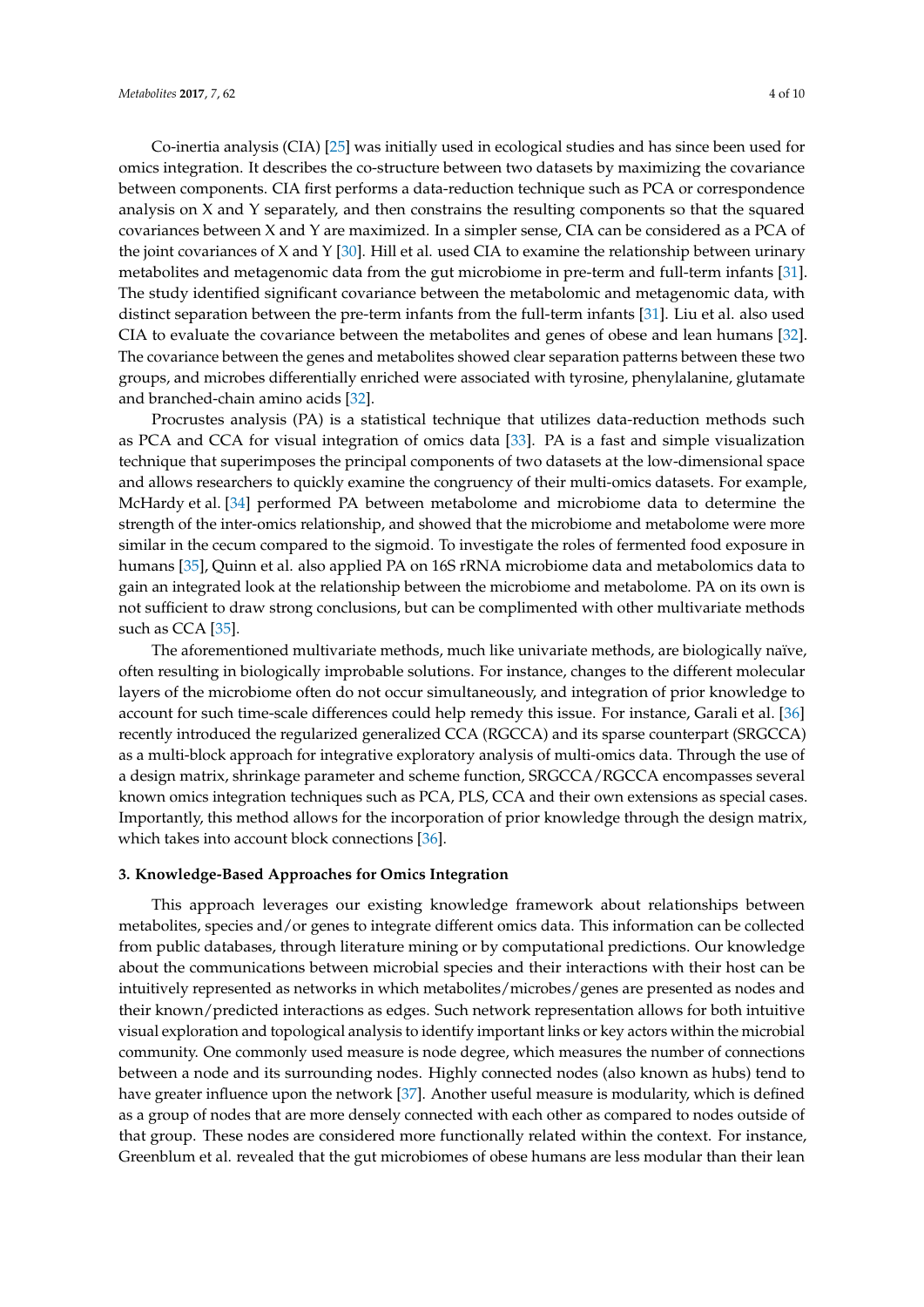counterparts [\[38\]](#page-8-4). Topological approaches together with visualization are frequently used to highlight key differences between different disease states, and to suggest potential biological mechanisms.

#### *3.1. Correlation/Interaction-Based Community Networks*

The simplest method for knowledge-based omics integration is the correlation network, which is created based on pair-wise relationships between biological entities measured in the omics data. The pair-wise relationships can be computed directly from the omics data itself or based on third-party resources. For instance, McHardy et al. [\[34\]](#page-8-0) used pair-wise Spearman correlation between microbiome and metabolome data to construct an interaction network of the cecum and sigmoid. Correlations less than  $q \geq 0.2$  were removed from the network, and edges were colored based on a positive or negative correlation. A more biologically motivated approach is to connect two nodes based upon (potential) shared biological interaction, such as the known/predicted positive or negative impacts of microbial growth between microbial species based upon potential cross-feeding, collaboration or competition. For instance, Sung et al. created a metabolite transport network of the gut microbiota based upon an extensive literature review of the metabolites and macromolecules 567 gut microbiota can import or export [\[39\]](#page-8-5). Using this information, positive or negative pair-wise associations between the microbiota were calculated and visualized to create a community interaction network [\[39\]](#page-8-5). Both approaches have been successful at identifying novel associations between omics data. However, because they focus solely upon pair-wise relationships between nodes, they may miss complex interactions within the microbiome data [\[40\]](#page-8-6).

## *3.2. Metabolic Networks*

While correlation-based network reconstructions touch upon microbial species interaction, they are unable to provide more detailed mechanistic information about these interactions. Metabolic models, which are comprehensive metabolic reconstructions of an organism, are an alternative to the previous interaction-based network approach. These models can be used as a scaffold for omics data integration, whereby they provide key mechanistic details surrounding microbiome function and activity. More specifically, genome-scale metabolic models (GEMs) are complete metabolic maps of an organism, containing the entire set of metabolic reactions and permitting integration of metabolomics and metagenomics data in a more biologically meaningful context. While construction of GEMs is time-consuming, several well-annotated GEMs have been produced for a variety of organisms including human, mice and recently, human gut microbiome species [\[41–](#page-8-7)[43\]](#page-8-8). These GEMs can be merged to create community-wide metabolic networks, and further linked with tissue-specific host GEMs to help investigate host–microbiome interactions [\[44](#page-8-9)[,45\]](#page-8-10).

#### 3.2.1. Topological Analysis of Metabolic Models

The seed set framework [\[46\]](#page-8-11) is one commonly used topological-based approach for GEM investigations. This framework applies a graph theory-based algorithm to identify the minimal subset of exogenously derived compounds required to produce all other compounds within a metabolic network. Greenblum et al. used the seed set framework in the context of a community gut microbiome metabolic network, and found that enzymes identified in the seed set were overrepresented in obese and IBD-associated enzymes [\[38\]](#page-8-4). The seed set framework has also been applied to predict microbe–microbe interactions by computing competition and mutualism scores based upon the predicted seed set of each microbe–microbe pair at the genus level [\[47\]](#page-8-12). Competition scores were based upon the overlap of seed set compounds, and mutualism scores were based upon the overlap of compounds that a microbe can consume from which another microbe can provide. This method can be further extended through the prediction of microbial interactions at the species/strain level, such as with the recently published resource of GEMs of the human gut microbiota [\[43\]](#page-8-8).

Topological analysis could be used to perform gene/reaction knockouts within in-silico community metabolic network reconstructions [\[48\]](#page-8-13). In this case, omics can easily be integrated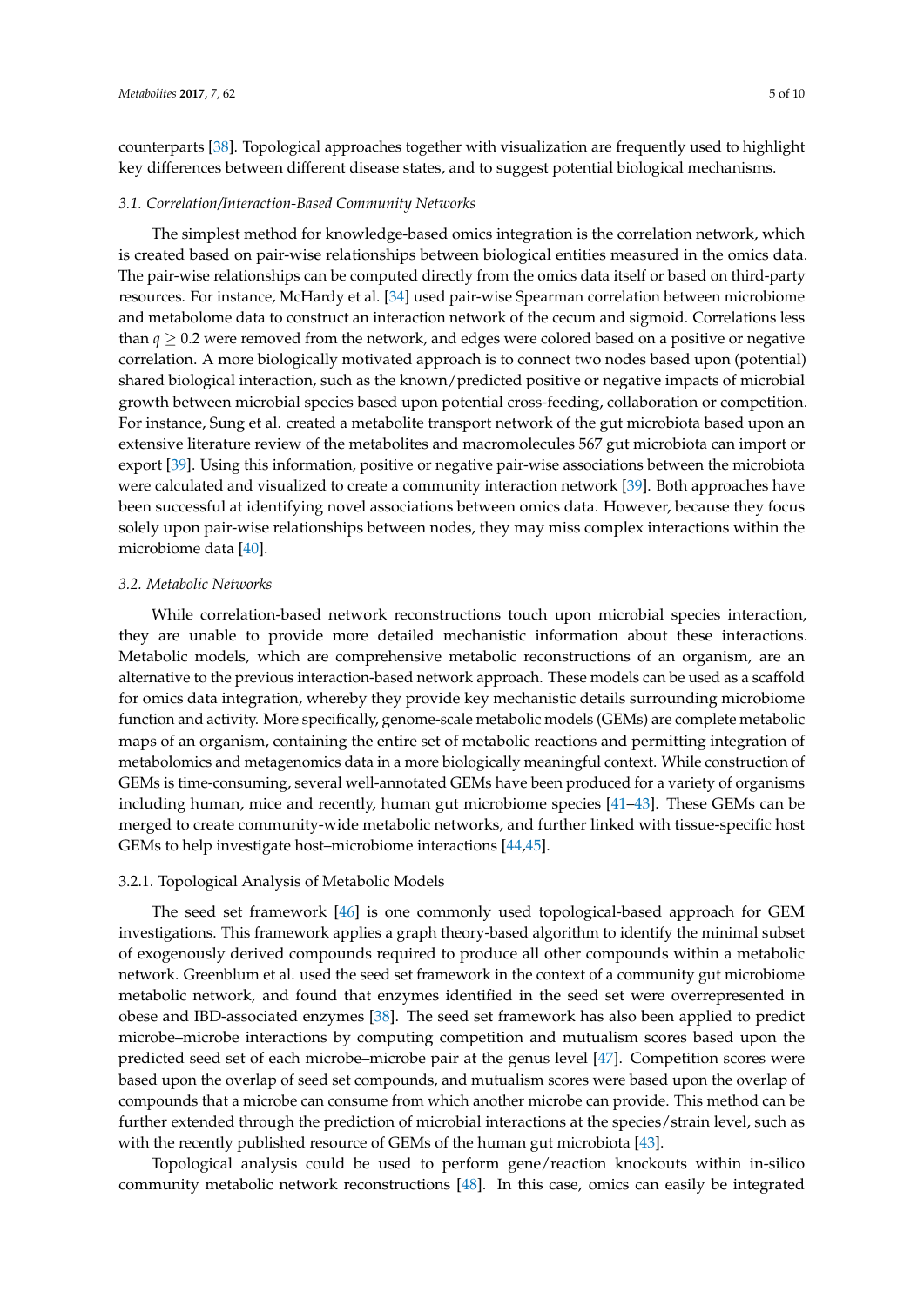to create state-specific metabolic reconstructions, with the overlay of measured genes/metabolites to determine the presence or absence of reactions. Graph-based algorithms could then be applied to identify the effect of removing certain genes/metabolites/reactions, such as the loss of functions or the decreased production of compounds. This novel topological-based method could identify potential biomarkers or key genes/metabolites to be targeted for future in-vitro experiments.

#### 3.2.2. Community Metabolic Models

Predicted relative metabolic turnover (PRMT) is a network-based modeling method that was initially created to predict community metabolic function solely from metagenomic information. It uses metagenomic information such as the relative abundance and average enzyme function counts per phyla to infer the metabolic potential of each phyla, which is then used to model the community metabolome via calculated PRMT scores [\[49\]](#page-8-14). This method was first used to investigate the role of microbial communities in the Western English Channel [\[49\]](#page-8-14). Using PRMT, the authors accurately predicted the metabolic turnover of microbial communities with seasonal changes, and identified bacteria that were highly correlated with the consumption or production of certain metabolites [\[49\]](#page-8-14). More recently, PRMT has been extended to include metabolomics data to correlate changes in microbial communities with changes in the measured community metabolome (MIMOSA) [\[50\]](#page-8-15). The authors adapted the PRMT method to use estimated gene abundances from metagenomic data to produce community-wide metabolic potential (CMP) scores for each metabolite and sample. These CMP scores represent the relative capacity of community members to produce or consume metabolites based upon a priori metabolic information for each species such as from GEMs or KEGG. The authors then compared variations in calculated CMP scores to variations in measured metabolite levels. They used this information to estimate well-predicted metabolites, whose predicted CMP scores are sufficiently explained by the metabolic potential of the microbiome community. Using the CMP scores for each metabolite, they also estimated key species and genes required for their production [\[50\]](#page-8-15). This method could be further enhanced through the inclusion of host dynamics, gene expression information to create more accurate CMP scores, and inclusion of reversible reactions to aid metabolite prediction.

#### **4. Summary and Future Perspectives**

In this review, we have discussed statistical approaches and knowledge-based frameworks for integrating metabolomics into current microbiome data analysis and interpretation. Currently, researchers need to have a deep understanding and programming skills to use multivariate statistical methods, which represent significant barriers for their wider applications. Easy-to-use bioinformatics tools are urgently needed to address this gap. Similarly, it is far more pragmatic to focus on metabolic network topology and connectivity patterns to analyze the microbiome. The use of prior biological knowledge to reconstruct networks is one of the most intuitive methods, giving appropriate context for data interpretation. This approach does have its limitations, however; because it is based upon existing network knowledge, it does not identify de-novo relationships.

There are two promising approaches that show great potential for integration of the metabolome and microbiome. The first are probabilistic graph models such as Bayesian network (BN) models, which are popular knowledge-based network approaches. BNs are graphical models that represent probabilistic causal relationships between variables, and aim to identify the most probabilistic network that is predictive of the observed data. Bayesian networks were recently used to model the succession of bacterial colonization in the infant gut [\[51\]](#page-8-16), and Zhu et al. [\[52\]](#page-9-0) integrated metabolomics and transcriptomics data to create probabilistic causal network models of cell regulation in yeast. BN models of the microbiome integrated with multiple omics are promising though have yet to be achieved. Constraint-based modeling is the second method for metabolomics and microbiome integration that performs simulations of the microbiome. A well-known constraint-based modeling method is flux balance analysis (FBA), which simulates the flow of metabolites within a biological system [\[53\]](#page-9-1). Through the inclusion of many parameters such as enzyme kinetics, reaction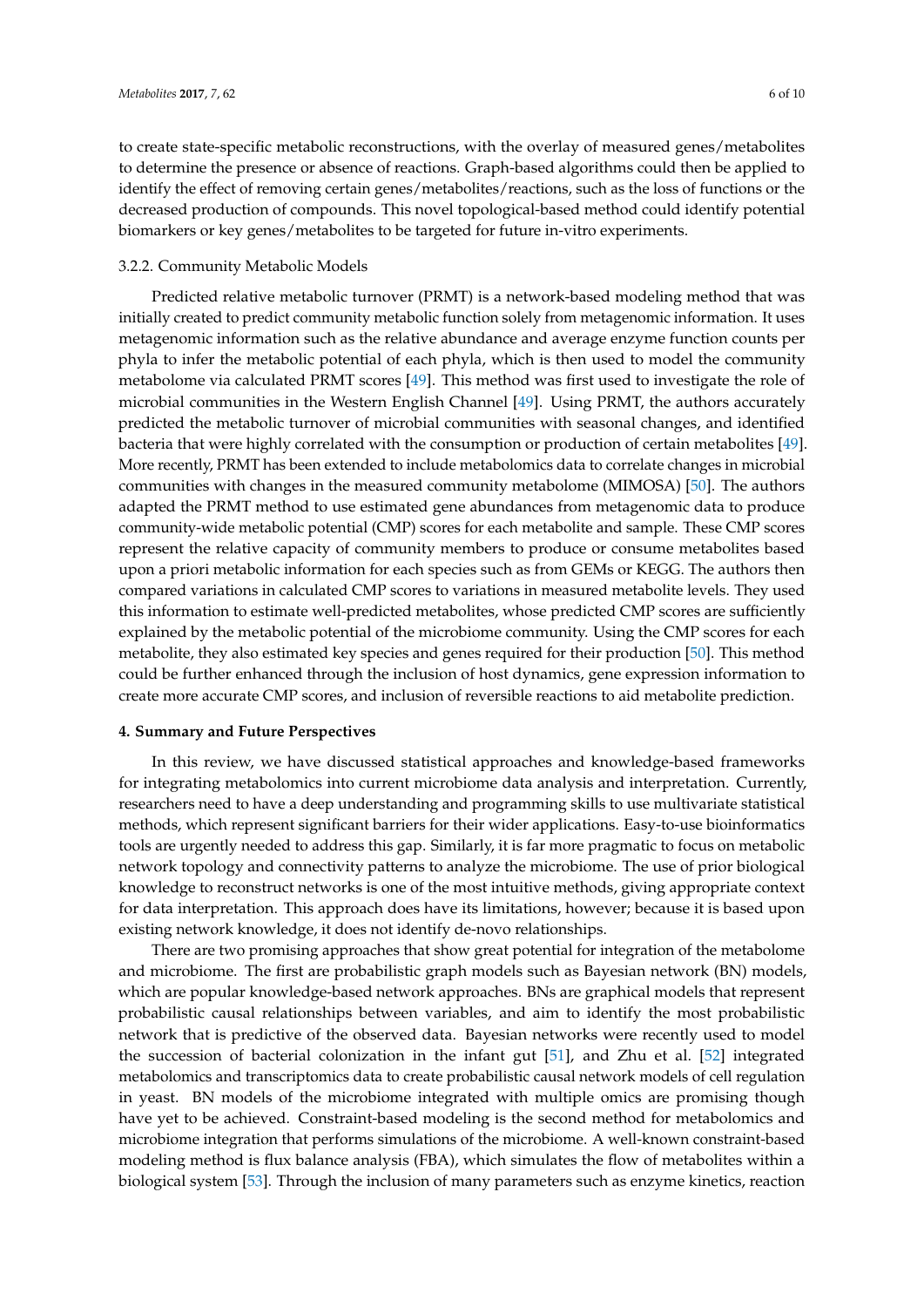fluxes and stoichiometry, FBA can be used to simulate microbial growth or predict metabolite production. Multispecies constraint-based models are however still in their infancy, and are limited to understanding interactions between only a few microbes [\[54](#page-9-2)[–57\]](#page-9-3). Multispecies models are further complicated by determining the correct compartmentalization of species within a biological system, as well as choosing an optimal community objective function. The amount of knowledge required to perform constraint-based modeling on such a large and complex scale such as the gut microbiome is unrealistic at the current stage. Modeling the microbiome using this method would be computationally intensive, thereby limiting the utility of this method to small-scale community network reconstructions.

The aim of this review is to raise awareness of the current computational approaches for metabolomics integration with microbiome data. Statistical correlation-based and biological network-based approaches for omics integration have been discussed together with their application examples and potential limitations. A multifaceted approach that utilizes several approaches that complement one another may help gain deeper insights into microbiome function. Furthermore, integration of prior knowledge will ground results into a more realistic environment and reduce false positives. Bioinformatics tools that integrate statistics, visualization and biological knowledge in a user-friendly interface will greatly facilitate integration of metabolomics within current microbiome studies.

**Acknowledgments:** This work was supported by the Natural Sciences and Engineering Research Council of Canada (NSERC) Discovery Grant and the Canada Research Chairs (CRC) program (to J. Xia). J. Chong is supported in part by the McGill Graduate Dean's Award.

**Conflicts of Interest:** The authors declare no conflict of interest.

#### **References**

- <span id="page-6-0"></span>1. Martin, F.-P.J.; Sprenger, N.; Yap, I.K.; Wang, Y.; Bibiloni, R.; Rochat, F.; Rezzi, S.; Cherbut, C.; Kochhar, S.; Lindon, J.C.; et al. Panorganismal gut microbiome—Host metabolic crosstalk. *J. Proteome Res.* **2009**, *8*, 2090–2105. [\[CrossRef\]](http://dx.doi.org/10.1021/pr801068x) [\[PubMed\]](http://www.ncbi.nlm.nih.gov/pubmed/19281268)
- <span id="page-6-1"></span>2. Candela, M.; Guidotti, M.; Fabbri, A.; Brigidi, P.; Franceschi, C.; Fiorentini, C. Human intestinal microbiota: Cross-talk with the host and its potential role in colorectal cancer. *Crit. Rev. Microbiol.* **2011**, *37*, 1–14. [\[CrossRef\]](http://dx.doi.org/10.3109/1040841X.2010.501760) [\[PubMed\]](http://www.ncbi.nlm.nih.gov/pubmed/20874522)
- <span id="page-6-2"></span>3. Gill, S.R.; Pop, M.; DeBoy, R.T.; Eckburg, P.B.; Turnbaugh, P.J.; Samuel, B.S.; Gordon, J.I.; Relman, D.A.; Fraser-Liggett, C.M.; Nelson, K.E. Metagenomic analysis of the human distal gut microbiome. *Science* **2006**, *312*, 1355–1359. [\[CrossRef\]](http://dx.doi.org/10.1126/science.1124234) [\[PubMed\]](http://www.ncbi.nlm.nih.gov/pubmed/16741115)
- 4. Consortium, H.M.P. Structure, function and diversity of the healthy human microbiome. *Nature* **2012**, *486*, 207. [\[CrossRef\]](http://dx.doi.org/10.1038/nature11234)
- <span id="page-6-3"></span>5. Yatsunenko, T.; Rey, F.E.; Manary, M.J.; Trehan, I.; Dominguez-Bello, M.G.; Contreras, M.; Magris, M.; Hidalgo, G.; Baldassano, R.N.; Anokhin, A.P.; et al. Human gut microbiome viewed across age and geography. *Nature* **2012**, *486*, 222–227. [\[CrossRef\]](http://dx.doi.org/10.1038/nature11053) [\[PubMed\]](http://www.ncbi.nlm.nih.gov/pubmed/22699611)
- <span id="page-6-4"></span>6. Turnbaugh, P.J.; Ridaura, V.K.; Faith, J.J.; Rey, F.E.; Knight, R.; Gordon, J.I. The effect of diet on the human gut microbiome: A metagenomic analysis in humanized gnotobiotic mice. *Sci. Transl. Med.* **2009**, *1*, 6ra14. [\[CrossRef\]](http://dx.doi.org/10.1126/scitranslmed.3000322) [\[PubMed\]](http://www.ncbi.nlm.nih.gov/pubmed/20368178)
- <span id="page-6-5"></span>7. Turnbaugh, P.J.; Ley, R.E.; Mahowald, M.A.; Magrini, V.; Mardis, E.R.; Gordon, J.I. An obesity-associated gut microbiome with increased capacity for energy harvest. *Nature* **2006**, *444*, 1027–1131. [\[CrossRef\]](http://dx.doi.org/10.1038/nature05414) [\[PubMed\]](http://www.ncbi.nlm.nih.gov/pubmed/17183312)
- <span id="page-6-6"></span>8. Franzosa, E.A.; Morgan, X.C.; Segata, N.; Waldron, L.; Reyes, J.; Earl, A.M.; Giannoukos, G.; Boylan, M.R.; Ciulla, D.; Gevers, D.; et al. Relating the metatranscriptome and metagenome of the human gut. *Proc. Natl. Acad. Sci. USA* **2014**, *111*, E2329–E2338. [\[CrossRef\]](http://dx.doi.org/10.1073/pnas.1319284111) [\[PubMed\]](http://www.ncbi.nlm.nih.gov/pubmed/24843156)
- <span id="page-6-7"></span>9. Verberkmoes, N.C.; Russell, A.L.; Shah, M.; Godzik, A.; Rosenquist, M.; Halfvarsson, J.; Lefsrud, M.G.; Apajalahti, J.; Tysk, C.; Hettich, R.L.; et al. *Shotgun Metaproteomics of the Human Distal Gut Microbiota*; Ernest Orlando Lawrence Berkeley National Laboratory: Berkeley, CA, USA, 2008.
- <span id="page-6-8"></span>10. Fiehn, O. Metabolomics—The link between genotypes and phenotypes. In *Functional Genomics*; Springer: Berlin/Heidelberg, Germany, 2002; pp. 155–171.
- <span id="page-6-9"></span>11. Patti, G.J.; Yanes, O.; Siuzdak, G. Innovation: Metabolomics: The apogee of the omics trilogy. *Nat. Rev. Mol. Cell Biol.* **2012**, *13*, 263–269. [\[CrossRef\]](http://dx.doi.org/10.1038/nrm3314) [\[PubMed\]](http://www.ncbi.nlm.nih.gov/pubmed/22436749)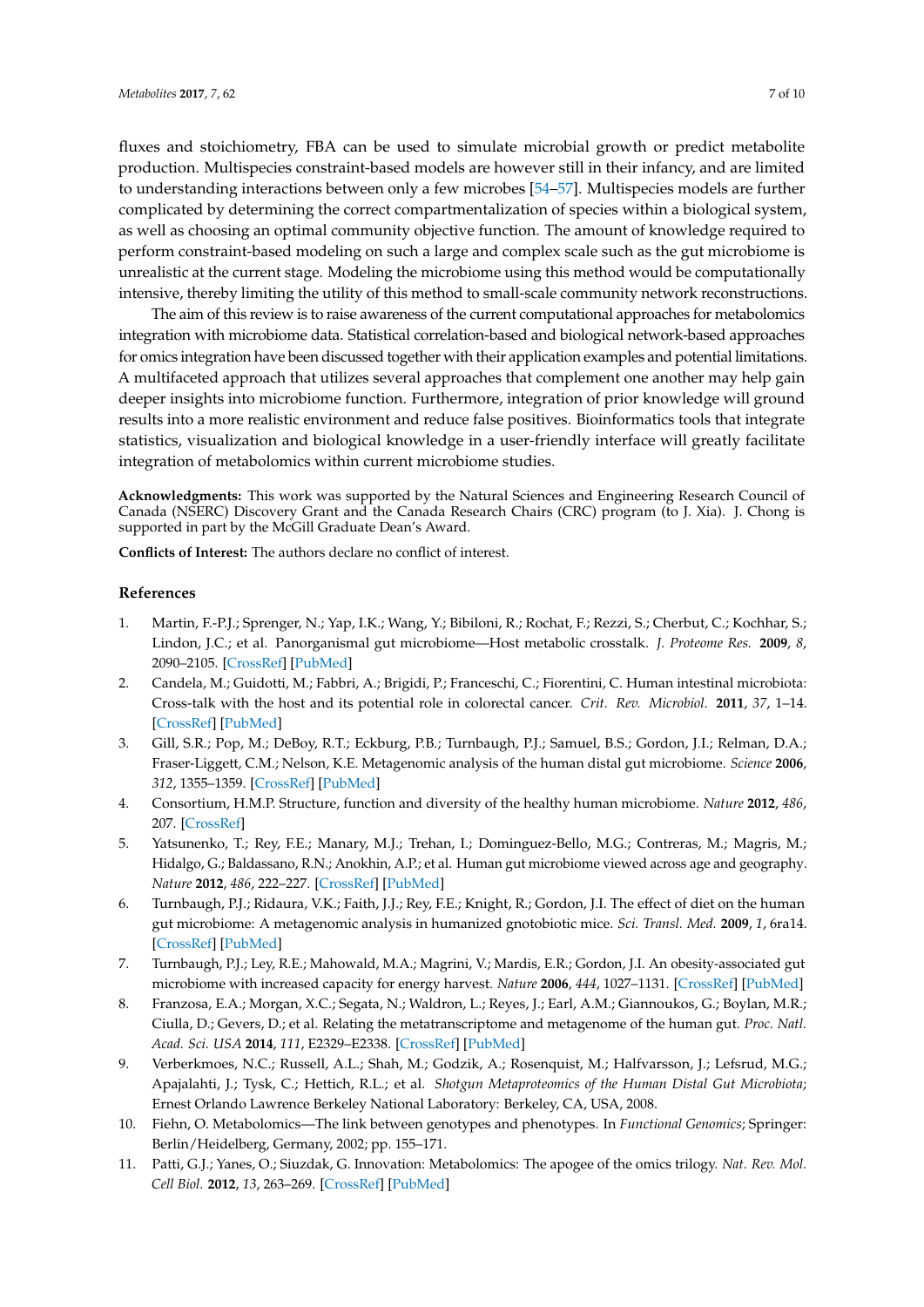- <span id="page-7-0"></span>12. Dhariwal, A.; Chong, J.; Habib, S.; King, I.L.; Agellon, L.B.; Xia, J. Microbiomeanalyst: A web-based tool for comprehensive statistical, visual and meta-analysis of microbiome data. *Nucleic Acids Res.* **2017**. [\[CrossRef\]](http://dx.doi.org/10.1093/nar/gkx295) [\[PubMed\]](http://www.ncbi.nlm.nih.gov/pubmed/28449106)
- 13. Xia, J.; Mandal, R.; Sinelnikov, I.V.; Broadhurst, D.; Wishart, D.S. Metaboanalyst 2.0—A comprehensive server for metabolomic data analysis. *Nucleic Acids Res.* **2012**, *40*, W127–W133. [\[CrossRef\]](http://dx.doi.org/10.1093/nar/gks374) [\[PubMed\]](http://www.ncbi.nlm.nih.gov/pubmed/22553367)
- 14. Xia, J.; Psychogios, N.; Young, N.; Wishart, D.S. Metaboanalyst: A web server for metabolomic data analysis and interpretation. *Nucleic Acids Res.* **2009**, *37*, W652–W660. [\[CrossRef\]](http://dx.doi.org/10.1093/nar/gkp356) [\[PubMed\]](http://www.ncbi.nlm.nih.gov/pubmed/19429898)
- 15. Xia, J.; Sinelnikov, I.V.; Han, B.; Wishart, D.S. Metaboanalyst 3.0—Making metabolomics more meaningful. *Nucleic Acids Res.* **2015**, *43*, W251–W257. [\[CrossRef\]](http://dx.doi.org/10.1093/nar/gkv380) [\[PubMed\]](http://www.ncbi.nlm.nih.gov/pubmed/25897128)
- 16. Schloss, P.D.; Westcott, S.L.; Ryabin, T.; Hall, J.R.; Hartmann, M.; Hollister, E.B.; Lesniewski, R.A.; Oakley, B.B.; Parks, D.H.; Robinson, C.J.; et al. Introducing mothur: Open-source, platform-independent, community-supported software for describing and comparing microbial communities. *Appl. Environ. Microbiol.* **2009**, *75*, 7537–7541. [\[CrossRef\]](http://dx.doi.org/10.1128/AEM.01541-09) [\[PubMed\]](http://www.ncbi.nlm.nih.gov/pubmed/19801464)
- <span id="page-7-1"></span>17. Caporaso, J.G.; Kuczynski, J.; Stombaugh, J.; Bittinger, K.; Bushman, F.D.; Costello, E.K.; Fierer, N.; Peña, A.G.; Goodrich, J.K.; Gordon, J.I.; et al. Qiime allows analysis of high-throughput community sequencing data. *Nat. Methods* **2010**, *7*, 335–336. [\[CrossRef\]](http://dx.doi.org/10.1038/nmeth.f.303) [\[PubMed\]](http://www.ncbi.nlm.nih.gov/pubmed/20383131)
- <span id="page-7-2"></span>18. Theriot, C.M.; Koenigsknecht, M.J.; Carlson, P.E., Jr.; Hatton, G.E.; Nelson, A.M.; Li, B.; Huffnagle, G.B.; Li, J.; Young, V.B. Antibiotic-induced shifts in the mouse gut microbiome and metabolome increase susceptibility to clostridium difficile infection. *Nat. Commun.* **2014**, *5*, 3114. [\[CrossRef\]](http://dx.doi.org/10.1038/ncomms4114) [\[PubMed\]](http://www.ncbi.nlm.nih.gov/pubmed/24445449)
- <span id="page-7-3"></span>19. Mao, S.Y.; Huo, W.J.; Zhu, W.Y. Microbiome–metabolome analysis reveals unhealthy alterations in the composition and metabolism of ruminal microbiota with increasing dietary grain in a goat model. *Environ. Microbiol.* **2016**, *18*, 525–541. [\[CrossRef\]](http://dx.doi.org/10.1111/1462-2920.12724) [\[PubMed\]](http://www.ncbi.nlm.nih.gov/pubmed/25471302)
- <span id="page-7-4"></span>20. Trygg, J.; Wold, S. O2-pls, a two-block (x–y) latent variable regression (LVR) method with an integral OSC filter. *J. Chemom.* **2003**, *17*, 53–64. [\[CrossRef\]](http://dx.doi.org/10.1002/cem.775)
- 21. Bylesjö, M.; Eriksson, D.; Kusano, M.; Moritz, T.; Trygg, J. Data integration in plant biology: The O2PLS method for combined modeling of transcript and metabolite data. *Plant J.* **2007**, *52*, 1181–1191. [\[CrossRef\]](http://dx.doi.org/10.1111/j.1365-313X.2007.03293.x) [\[PubMed\]](http://www.ncbi.nlm.nih.gov/pubmed/17931352)
- <span id="page-7-5"></span>22. El Bouhaddani, S.; Houwing-Duistermaat, J.; Salo, P.; Perola, M.; Jongbloed, G.; Uh, H.-W. Evaluation of o2pls in Omics data integration. In *BMC Bioinformatics*; BioMed Central Ltd.: London, UK, 2016; p. 11.
- <span id="page-7-6"></span>23. El Aidy, S.; Derrien, M.; Merrifield, C.A.; Levenez, F.; Doré, J.; Boekschoten, M.V.; Dekker, J.; Holmes, E.; Zoetendal, E.G.; Van Baarlen, P.; et al. Gut bacteria–host metabolic interplay during conventionalisation of the mouse germfree colon. *ISME J.* **2013**, *7*, 743–755. [\[CrossRef\]](http://dx.doi.org/10.1038/ismej.2012.142) [\[PubMed\]](http://www.ncbi.nlm.nih.gov/pubmed/23178667)
- <span id="page-7-7"></span>24. Hotelling, H. Relations between two sets of variates. *Biometrika* **1936**, *28*, 321–377. [\[CrossRef\]](http://dx.doi.org/10.1093/biomet/28.3-4.321)
- <span id="page-7-8"></span>25. Dolédec, S.; Chessel, D. Co-inertia analysis: An alternative method for studying species–environment relationships. *Freshw. Biol.* **1994**, *31*, 277–294. [\[CrossRef\]](http://dx.doi.org/10.1111/j.1365-2427.1994.tb01741.x)
- <span id="page-7-9"></span>26. Lin, D.; Zhang, J.; Li, J.; Calhoun, V.D.; Deng, H.-W.; Wang, Y.-P. Group sparse canonical correlation analysis for genomic data integration. *BMC Bioinform.* **2013**, *14*, 245. [\[CrossRef\]](http://dx.doi.org/10.1186/1471-2105-14-245) [\[PubMed\]](http://www.ncbi.nlm.nih.gov/pubmed/23937249)
- <span id="page-7-10"></span>27. Yamanishi, Y.; Vert, J.-P.; Kanehisa, M. Protein network inference from multiple genomic data: A supervised approach. *Bioinformatics* **2004**, *20*, i363–i370. [\[CrossRef\]](http://dx.doi.org/10.1093/bioinformatics/bth910) [\[PubMed\]](http://www.ncbi.nlm.nih.gov/pubmed/15262821)
- <span id="page-7-11"></span>28. De Bie, T.; De Moor, B. On the regularization of canonical correlation analysis. *Int. Sympos. ICA BSS* **2003**, 785–790.
- <span id="page-7-12"></span>29. Kostic, A.D.; Gevers, D.; Siljander, H.; Vatanen, T.; Hyötyläinen, T.; Hämäläinen, A.-M.; Peet, A.; Tillmann, V.; Pöhö, P.; Mattila, I.; et al. The dynamics of the human infant gut microbiome in development and in progression toward type 1 diabetes. *Cell Host Microbe* **2015**, *17*, 260–273. [\[CrossRef\]](http://dx.doi.org/10.1016/j.chom.2015.01.001) [\[PubMed\]](http://www.ncbi.nlm.nih.gov/pubmed/25662751)
- <span id="page-7-13"></span>30. Thioulouse, J. Simultaneous analysis of a sequence of paired ecological tables: A comparison of several methods. *Ann. Appl. Stat.* **2011**, *5*, 2300–2325. [\[CrossRef\]](http://dx.doi.org/10.1214/10-AOAS372)
- <span id="page-7-14"></span>31. Hill, C.J.; Lynch, D.B.; Murphy, K.; Ulaszewska, M.; Jeffery, I.B.; O'Shea, C.A.; Watkins, C.; Dempsey, E.; Mattivi, F.; Tuohy, K.; et al. Evolution of gut microbiota composition from birth to 24 weeks in the infantmet cohort. *Microbiome* **2017**, *5*, 4. [\[CrossRef\]](http://dx.doi.org/10.1186/s40168-016-0213-y) [\[PubMed\]](http://www.ncbi.nlm.nih.gov/pubmed/28095889)
- <span id="page-7-15"></span>32. Liu, R.; Hong, J.; Xu, X.; Feng, Q.; Zhang, D.; Gu, Y.; Shi, J.; Zhao, S.; Liu, W.; Wang, X.; et al. Gut microbiome and serum metabolome alterations in obesity and after weight-loss intervention. *Nat. Med.* **2017**, *23*, 859–868. [\[CrossRef\]](http://dx.doi.org/10.1038/nm.4358) [\[PubMed\]](http://www.ncbi.nlm.nih.gov/pubmed/28628112)
- <span id="page-7-16"></span>33. Gower, J.C. Generalized procrustes analysis. *Psychometrika* **1975**, *40*, 33–51. [\[CrossRef\]](http://dx.doi.org/10.1007/BF02291478)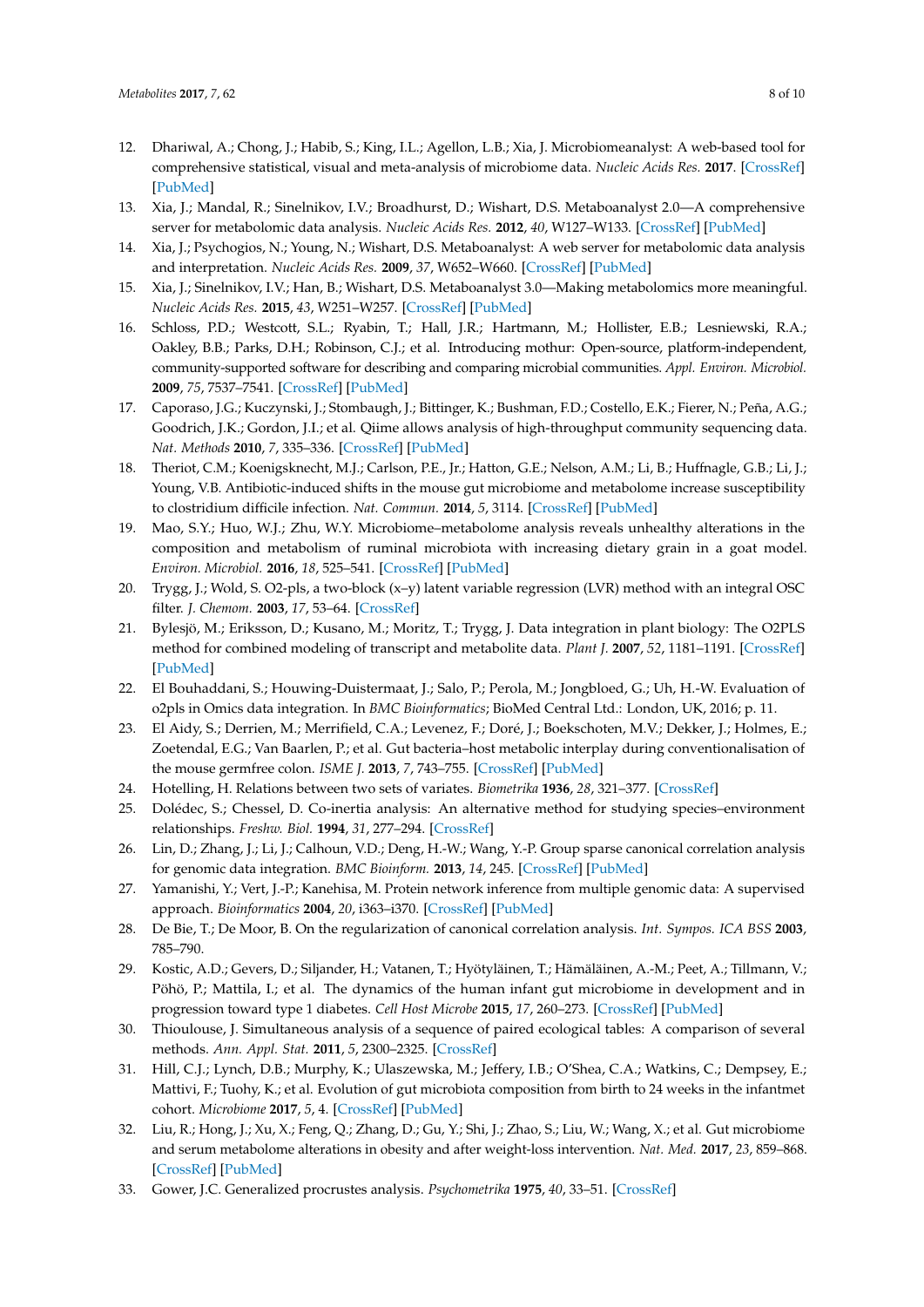- <span id="page-8-0"></span>34. McHardy, I.H.; Goudarzi, M.; Tong, M.; Ruegger, P.M.; Schwager, E.; Weger, J.R.; Graeber, T.G.; Sonnenburg, J.L.; Horvath, S.; Huttenhower, C.; et al. Integrative analysis of the microbiome and metabolome of the human intestinal mucosal surface reveals exquisite inter-relationships. *Microbiome* **2013**, *1*, 17. [\[CrossRef\]](http://dx.doi.org/10.1186/2049-2618-1-17) [\[PubMed\]](http://www.ncbi.nlm.nih.gov/pubmed/24450808)
- <span id="page-8-1"></span>35. Quinn, R.A.; Navas-Molina, J.A.; Hyde, E.R.; Song, S.J.; Vázquez-Baeza, Y.; Humphrey, G.; Gaffney, J.; Minich, J.J.; Melnik, A.V.; Herschend, J.; et al. From sample to multi-omics conclusions in under 48 hours. *mSystems* **2016**, *1*, e00038-00016. [\[CrossRef\]](http://dx.doi.org/10.1128/mSystems.00038-16) [\[PubMed\]](http://www.ncbi.nlm.nih.gov/pubmed/27822524)
- <span id="page-8-2"></span>36. Garali, I.; Adanyeguh, I.M.; Ichou, F.; Perlbarg, V.; Seyer, A.; Colsch, B.; Moszer, I.; Guillemot, V.; Durr, A.; Mochel, F.; et al. A strategy for multimodal data integration: Application to biomarkers identification in spinocerebellar ataxia. *Brief. Bioinform.* **2017**, bbx060. [\[CrossRef\]](http://dx.doi.org/10.1093/bib/bbx060) [\[PubMed\]](http://www.ncbi.nlm.nih.gov/pubmed/29106465)
- <span id="page-8-3"></span>37. Agler, M.T.; Ruhe, J.; Kroll, S.; Morhenn, C.; Kim, S.-T.; Weigel, D.; Kemen, E.M. Microbial hub taxa link host and abiotic factors to plant microbiome variation. *PLoS Biol.* **2016**, *14*, e1002352. [\[CrossRef\]](http://dx.doi.org/10.1371/journal.pbio.1002352) [\[PubMed\]](http://www.ncbi.nlm.nih.gov/pubmed/26788878)
- <span id="page-8-4"></span>38. Greenblum, S.; Turnbaugh, P.J.; Borenstein, E. Metagenomic systems biology of the human gut microbiome reveals topological shifts associated with obesity and inflammatory bowel disease. *Proc. Natl. Acad. Sci. USA* **2012**, *109*, 594–599. [\[CrossRef\]](http://dx.doi.org/10.1073/pnas.1116053109) [\[PubMed\]](http://www.ncbi.nlm.nih.gov/pubmed/22184244)
- <span id="page-8-5"></span>39. Sung, J.; Kim, S.; Cabatbat, J.J.T.; Jang, S.; Jin, Y.-S.; Jung, G.Y.; Chia, N.; Kim, P.-J. Global metabolic interaction network of the human gut microbiota for context-specific community-scale analysis. *arXiv* **2017**, arXiv:1706.01787. [\[PubMed\]](http://www.ncbi.nlm.nih.gov/pubmed/28585563)
- <span id="page-8-6"></span>40. Faust, K.; Sathirapongsasuti, J.F.; Izard, J.; Segata, N.; Gevers, D.; Raes, J.; Huttenhower, C. Microbial co-occurrence relationships in the human microbiome. *PLoS Comput. Biol.* **2012**, *8*, e1002606. [\[CrossRef\]](http://dx.doi.org/10.1371/journal.pcbi.1002606) [\[PubMed\]](http://www.ncbi.nlm.nih.gov/pubmed/22807668)
- <span id="page-8-7"></span>41. Sigurdsson, M.I.; Jamshidi, N.; Steingrimsson, E.; Thiele, I.; Palsson, B.Ø. A detailed genome-wide reconstruction of mouse metabolism based on human recon 1. *BMC Syst. Biol.* **2010**, *4*, 140. [\[CrossRef\]](http://dx.doi.org/10.1186/1752-0509-4-140) [\[PubMed\]](http://www.ncbi.nlm.nih.gov/pubmed/20959003)
- 42. Thiele, I.; Swainston, N.; Fleming, R.M.; Hoppe, A.; Sahoo, S.; Aurich, M.K.; Haraldsdottir, H.; Mo, M.L.; Rolfsson, O.; Stobbe, M.D.; et al. A community-driven global reconstruction of human metabolism. *Nat. Biotechnol.* **2013**, *31*, 419–425. [\[CrossRef\]](http://dx.doi.org/10.1038/nbt.2488) [\[PubMed\]](http://www.ncbi.nlm.nih.gov/pubmed/23455439)
- <span id="page-8-8"></span>43. Magnúsdóttir, S.; Heinken, A.; Kutt, L.; Ravcheev, D.A.; Bauer, E.; Noronha, A.; Greenhalgh, K.; Jäger, C.; Baginska, J.; Wilmes, P.; et al. Generation of genome-scale metabolic reconstructions for 773 members of the human gut microbiota. *Nat. Biotechnol.* **2017**, *35*, 81–89. [\[CrossRef\]](http://dx.doi.org/10.1038/nbt.3703) [\[PubMed\]](http://www.ncbi.nlm.nih.gov/pubmed/27893703)
- <span id="page-8-9"></span>44. Wang, Y.; Eddy, J.A.; Price, N.D. Reconstruction of genome-scale metabolic models for 126 human tissues using mcadre. *BMC Syst. Biol.* **2012**, *6*, 153. [\[CrossRef\]](http://dx.doi.org/10.1186/1752-0509-6-153) [\[PubMed\]](http://www.ncbi.nlm.nih.gov/pubmed/23234303)
- <span id="page-8-10"></span>45. Agren, R.; Bordel, S.; Mardinoglu, A.; Pornputtapong, N.; Nookaew, I.; Nielsen, J. Reconstruction of genome-scale active metabolic networks for 69 human cell types and 16 cancer types using init. *PLoS Comput. Biol.* **2012**, *8*, e1002518. [\[CrossRef\]](http://dx.doi.org/10.1371/journal.pcbi.1002518) [\[PubMed\]](http://www.ncbi.nlm.nih.gov/pubmed/22615553)
- <span id="page-8-11"></span>46. Borenstein, E.; Kupiec, M.; Feldman, M.W.; Ruppin, E. Large-scale reconstruction and phylogenetic analysis of metabolic environments. *Proc. Natl. Acad. Sci. USA* **2008**, *105*, 14482–14487. [\[CrossRef\]](http://dx.doi.org/10.1073/pnas.0806162105) [\[PubMed\]](http://www.ncbi.nlm.nih.gov/pubmed/18787117)
- <span id="page-8-12"></span>47. Steinway, S.N.; Biggs, M.B.; Loughran, T.P., Jr.; Papin, J.A.; Albert, R. Inference of network dynamics and metabolic interactions in the gut microbiome. *PLoS Comput. Biol.* **2015**, *11*, e1004338. [\[CrossRef\]](http://dx.doi.org/10.1371/journal.pcbi.1004338) [\[PubMed\]](http://www.ncbi.nlm.nih.gov/pubmed/26102287)
- <span id="page-8-13"></span>48. Zhang, C.; Hua, Q. Applications of genome-scale metabolic models in biotechnology and systems medicine. *Front. Physiol.* **2016**, *6*, 413. [\[CrossRef\]](http://dx.doi.org/10.3389/fphys.2015.00413) [\[PubMed\]](http://www.ncbi.nlm.nih.gov/pubmed/26779040)
- <span id="page-8-14"></span>49. Larsen, P.E.; Collart, F.R.; Field, D.; Meyer, F.; Keegan, K.P.; Henry, C.S.; McGrath, J.; Quinn, J.; Gilbert, J.A. Predicted relative metabolomic turnover (PRMT): Determining metabolic turnover from a coastal marine metagenomic dataset. *Microb. Inform. Exp.* **2011**, *1*, 4. [\[CrossRef\]](http://dx.doi.org/10.1186/2042-5783-1-4) [\[PubMed\]](http://www.ncbi.nlm.nih.gov/pubmed/22587810)
- <span id="page-8-15"></span>50. Noecker, C.; Eng, A.; Srinivasan, S.; Theriot, C.M.; Young, V.B.; Jansson, J.K.; Fredricks, D.N.; Borenstein, E. Metabolic model-based integration of microbiome taxonomic and metabolomic profiles elucidates mechanistic links between ecological and metabolic variation. *mSystems* **2016**, *1*, e00013-15. [\[CrossRef\]](http://dx.doi.org/10.1128/mSystems.00013-15) [\[PubMed\]](http://www.ncbi.nlm.nih.gov/pubmed/27239563)
- <span id="page-8-16"></span>51. McGeachie, M.J.; Sordillo, J.E.; Gibson, T.; Weinstock, G.M.; Liu, Y.-Y.; Gold, D.R.; Weiss, S.T.; Litonjua, A. Longitudinal prediction of the infant gut microbiome with dynamic bayesian networks. *Sci. Rep.* **2016**, *6*, 20359. [\[CrossRef\]](http://dx.doi.org/10.1038/srep20359) [\[PubMed\]](http://www.ncbi.nlm.nih.gov/pubmed/26853461)